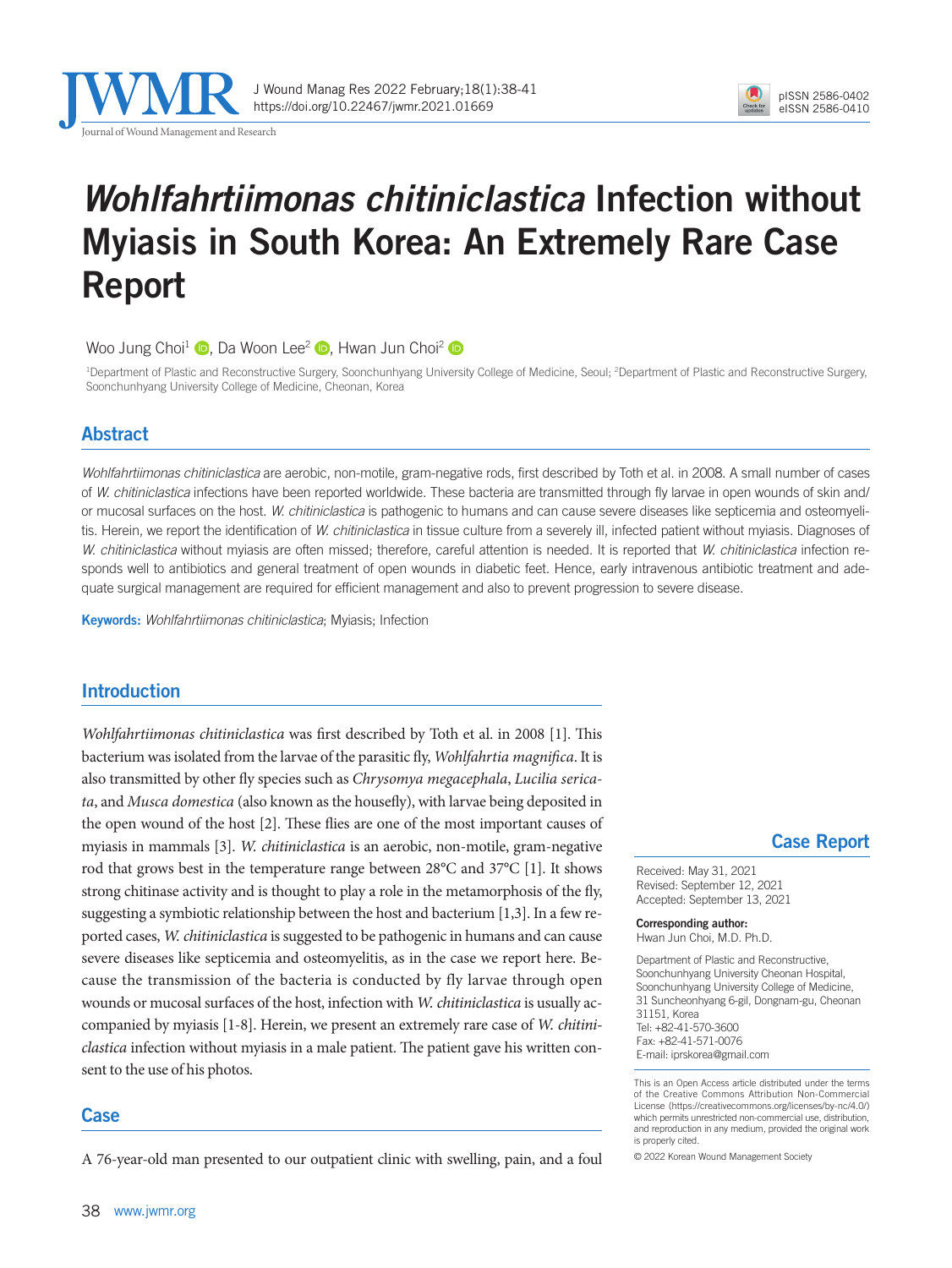odor in his right foot that had worsened for three weeks. There was no sign or history of trauma or bug bite on the right foot. The patient did not know when or why he had developed the wound. His medical history included hypertension, diabetes mellitus, and a smoking history of 50 pack-years. He already had his right 3rd, 4th, and 5th toes amputated because of diabetic gangrene. Physical examination revealed a Wagner grade 4 draining ulcer with tenderness and pus-like discharge through the ulcer on the 1st metatarsal head area of his right foot (Fig. 1). Induration extended to 2/3 of his dorsum and plantar of the foot. He was admitted through our outpatient clinic under the assumption that intravenous (IV) antibiotic use was necessary. Initial laboratory data was consistent with an elevated white blood cell count of  $17.79 \times 10^3/\mu$ L (normal range:  $4.5-11.0 \times 10^3/\mu L$ ) and C-reactive protein of 83.84 mg/L (normal range:  $\leq 10.0$  mg/L). We started an empirical intravenous antibiotic regimen of 500 mg flomoxef every 12 hours, along with wound culture and diabetic control by insulin injection. Simple radiological findings at admission showed an osteomyelitis pattern with cortical irregularity on the right 1st metatarsal head and proximal phalanx (Fig. 2). Despite wound dressing and antibiotics, the wound worsened. On the 6th day of admission, the patient had chills and a fever up to 40°C. Blood culture was performed directly, and we performed emergency incision, drainage, and ostectomy because of risk of sepsis. Fluctuations were observed in the plantar and dorsum of the entire right foot. In the operating room, we made a linear incision from the dorsum to the plantar of the foot, and a large amount of thick pus with foul odor was drained. We per-



Fig. 1. Photographic findings at admission. (A, B) A chronic draining ulcer was found with induration, fluctuation and severe tenderness. Pus-like discharge and foul odor was observed.

# **WMR**

formed massive saline irrigation and radical debridement of necrotic soft tissues. As the patient's 1st metatarsal bone and proximal phalanx was fragile and crumbled, showing signs of osteomyelitis, we removed parts of it with a rongeur until healthy bone was exposed. We then performed culture with bone fragments and soft tissue, and the incision was left open with a silastic drain inserted through the dorsum to the plantar.

Tissue culture samples were inoculated on chocolate, Mac-Conkey and blood agar and incubated at 37°C under aerobic conditions. Gram staining revealed many Gram-positive cocci and rods and Gram-negative rods. Three different bacteria were isolated from cultures: *W. chitiniclastica*, methicillin-susceptible *Staphylococcus aureus* (MSSA), and *Enterococcus faecalis*. *W. chitiniclastica* was susceptible to all antibiotics registered on VITEK 2 system (Table 1). VITEK 2 system (bioMérieux, Nürtingen, Germany) was used to identify the pathogen and antibiotic susceptibility; a fluorogenic methodology for organism identification and a turbidimetric method for antibiotics susceptibility [3,9]. All blood cultures from admission to discharge were negative, suggesting that there was no bloodstream infection. After the sensitivity result came out, the patient received IV ampicillin/sulbactam (1.5 g) every 6 hours, with wound irrigation daily after consultation with the infectious disease department. The patient showed considerable improvement and remained afebrile throughout the hos-



Fig. 2. X-ray findings at admission (A) and 4 weeks after admission (B). Signs of osteomyelitis (cortical irregularity, red arrow, A) visible at admission; after ostectomy with debridement, part of the right 1st metatarsal head and proximal phalanx were removed (red arrow, B), leaving the other bones healthy.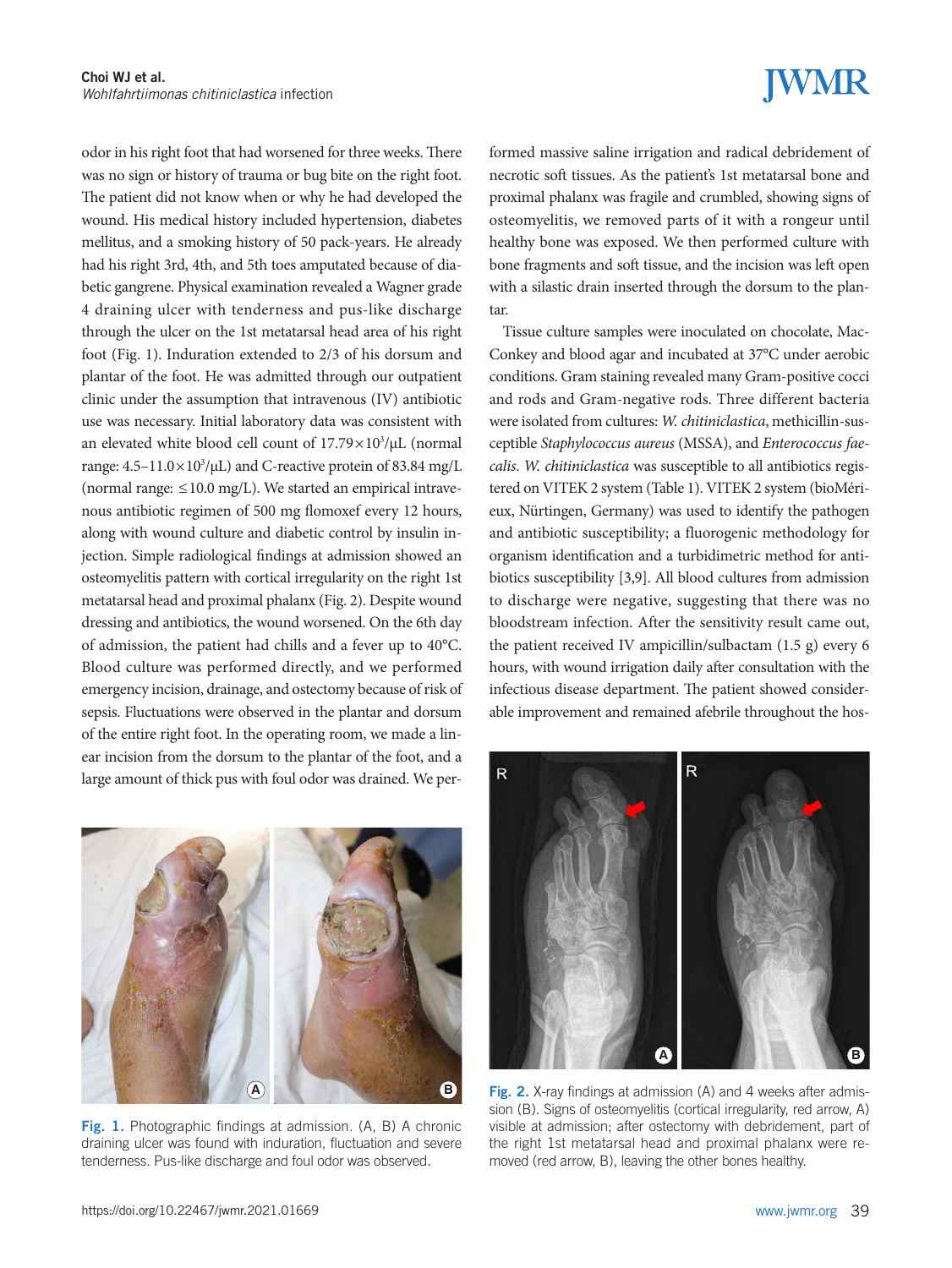Table 1. Antimicrobial susceptibility of *Wohlfahrtiimonas chitiniclastica*

| Antimicrobial agent           | MIC (µg/mL) | Susceptible |
|-------------------------------|-------------|-------------|
| Piperacillin                  | $\leq 8$    | Yes         |
| Ceftazidime                   | $\leq$ 1    | Yes         |
| Cefepime                      | <1          | Yes         |
| Imipenem                      | <1          | Yes         |
| Ciprofloxacin                 | < 0.5       | Yes         |
| Levofloxacin                  | <1          | Yes         |
| Trimethoprim/sulfamethoxazole | <2/38       | Yes         |
| Gentamicin                    | $\leq$ 2    | Yes         |

MIC, minimal inhibitory concentration.

pital stay. After 4 weeks of treatment, the soft tissue infection improved (Fig. 3), the laboratory findings were all within the normal range and follow-up wound culture showed negative results. A mesh split-thickness skin graft was then performed on the healthy granulation tissue, and the patient recovered well and was later discharged. At follow-up, the wound had healed without any complications, and with rehabilitation program, functions such as walking were significantly restored as before. The patient was discharged after 6 weeks of wound management and IV ampicillin/sulbactam administration.

### **Discussion**

*W. chitiniclastica* is a short, aerobic, gram-negative rod of *Gammaproteobacteria* class with a strong chitinase activity. The known carrier *W. magnifica* carries *W. chitiniclastica* in its normal intestinal flora [9]. This fly has been reported to cause myiasis worldwide and its distribution is gradually expanding [10].

We present the first rare case of *W. chitiniclastica* infection without myiasis in South Korea. Until now, no case has been reported on infection with *W. chitiniclastica* in humans in Korea. In addition, most cases worldwide show myiasis with infection [3] because the transmission of this bacterium occurs through the larvae of the parasitic fly, *W. magnifica* [1]. This species is found in warm regions such as Hawaii, India, Morocco, and Egypt, and places with poor personal hygiene. Furthermore, peripheral vascular disease and chronic open wounds are known risk factors [9]. The majority of infections are polymicrobial [2,3], as in our case, in which MSSA and *E. faecalis* were also identified. There are three major methods to identify this pathogen: matrix-assisted laser desorption/ion-



Fig. 3. Photographic findings 4 weeks after admission. (A, B) After multiple debridements and wound irrigation, signs of infection and patient's symptoms were improved significantly. As the wound bed was clean and healthy, the authors decided to cover the wound with skin graft.

ization time-of-flight mass spectrometry (MALDI-TOF MS; Bruker Daltonics, Bremen, Germany), 16S rRNA gene sequencing, and VITEK 2, the biochemical test used in our study [3]. *W. chitiniclastica* has been reported to be susceptible to the majority of available antibiotics, with beta-lactams being the most common [1-11]. In our case, the clinical course of the patient improved after changing antibiotics from flomoxef to ampicillin/sulbactam with multiple incisions and drainage, debridements and wound irrigations.

In our patient, it was unclear how the pathogen had been transmitted. The patient was a heavy smoker, his diabetes was not under control, and his foot hygiene was poor. He worked as a vegetable retailer, which placed him at risk of exposure to insects. In contrast to other *W. chitiniclastica* infection cases, our patient did not have any evidence of myiasis, and neither were maggots identified by physical examination or gross examination. However, he did have chronic wounds with very poor wound care and hygiene. Similar to other cases, our patient had diabetes and was a smoker. Like other foot ulcers, following the regimen for treating open wounds in diabetic foot, surgical debridement and empirical IV antibiotics were applied initially. However, if this process does not heal the wound, we must consider other causes, such as diabetic foot, blood circulation problems, and infections caused by other causes. In this case, a very rare case of *W. chitiniclastica* infection was reported.

*W. chitiniclastica* is an emerging pathogen that can infect